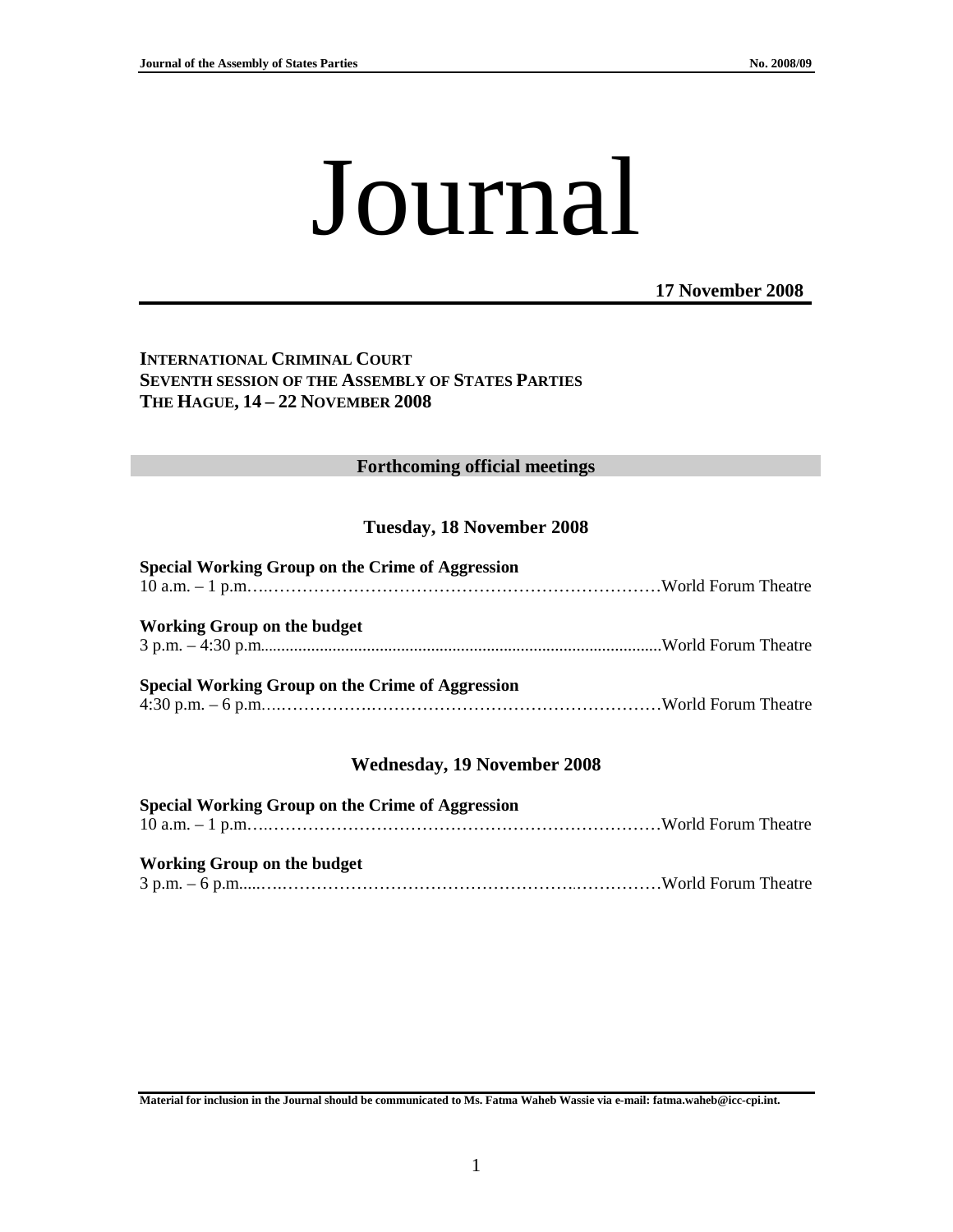## **Thursday, 20 November 2008**

| <b>Sixth plenary meeting</b>                            |  |
|---------------------------------------------------------|--|
| <b>Progress report by the coordinators</b>              |  |
|                                                         |  |
| <b>Credentials Committee</b>                            |  |
|                                                         |  |
| <b>Special Working Group on the Crime of Aggression</b> |  |
|                                                         |  |
| <b>Working Group on the Review Conference</b>           |  |
|                                                         |  |
| <b>Working Group on the budget</b>                      |  |
|                                                         |  |
| <b>Consultations on the omnibus resolution</b>          |  |
|                                                         |  |

## **Friday, 21 November 2008**

| <b>Working Group on the Review Conference</b>  |  |
|------------------------------------------------|--|
|                                                |  |
| <b>Credentials Committee</b>                   |  |
|                                                |  |
|                                                |  |
| <b>Consultations on the omnibus resolution</b> |  |
|                                                |  |
| <b>Reserved</b>                                |  |
|                                                |  |
|                                                |  |

#### **Saturday, 22 November 2008**

#### **Seventh plenary meeting**

| - Consideration of reports            |  |
|---------------------------------------|--|
| - Report of the Credentials Committee |  |
| - Oral report of the Rapporteur       |  |
| - Adoption of the report              |  |
| - Closure of the session              |  |
|                                       |  |
| <b>Reserved</b>                       |  |

2

3 p.m. – 6 p.m.....….…………………………………………….……………World Forum Theatre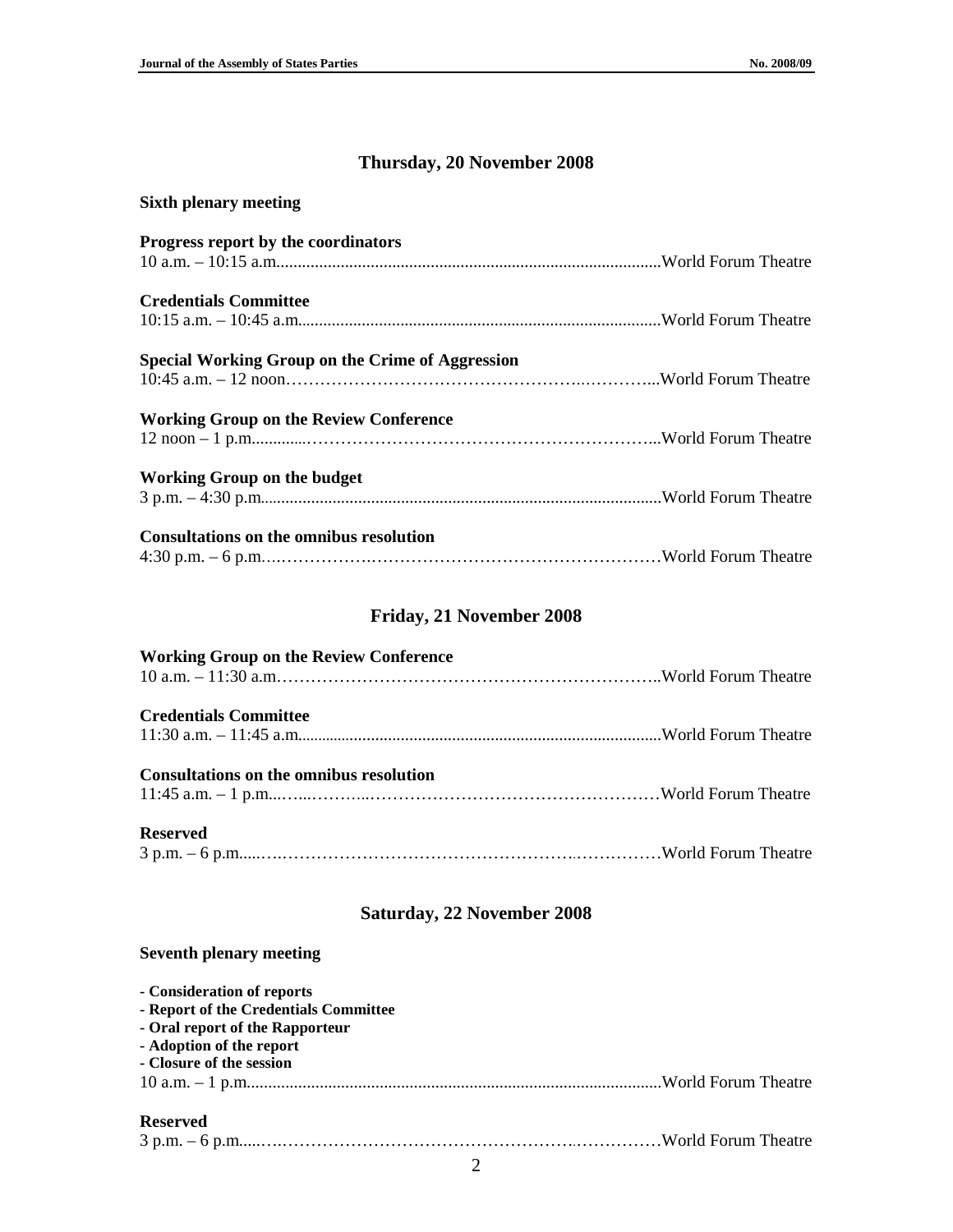#### **Other forthcoming meetings**

#### **Tuesday, 18 November 2008**

| <b>Coordination meeting of the League of Arab States</b>                                                                                                     |  |
|--------------------------------------------------------------------------------------------------------------------------------------------------------------|--|
| Meeting between European Union Troika (France, Czech Republic and Sweden) and<br>Australia, Brazil, Canada and Japan on the universality of the Rome Statute |  |
| Public hearing of the Lubanga case <sup>1</sup>                                                                                                              |  |
| Informal consultations on the programme budget                                                                                                               |  |
| <b>ICC</b> meeting on Witness Protection                                                                                                                     |  |
| CICC Panel with judicial candidates for Governments and NGOs                                                                                                 |  |
| <b>Informal consultations on the Review Conference</b>                                                                                                       |  |
| Reception, including an exhibit on the permanent premises award winners (hosted by the<br><b>Municipality of The Hague)</b>                                  |  |
|                                                                                                                                                              |  |

#### **Wednesday, 19 November 2008**

| <b>Bureau meeting</b>                                                                   |  |
|-----------------------------------------------------------------------------------------|--|
| <b>European Union Presidency coordination meeting on the Assembly of States Parties</b> |  |
| Informal consultations on permanent premises                                            |  |

<sup>&</sup>lt;sup>1</sup> Delegates interested in attending the public hearing of the Lubanga case are invited to the Court on Tuesday 18 November 2008. The proceedings will start at 10 a.m. in Trial Chamber 1. A bus for thirty persons would leave from the World Forum Convention Center to the Court at 9:15 a.m. and would return to the World Forum Convention Center at 11:30 a.m.<br><sup>2</sup> Transportation from the World Forum Convention Center to the Municipality of The Hague will be

provided by the Ministry of Foreign Affairs of the Netherlands.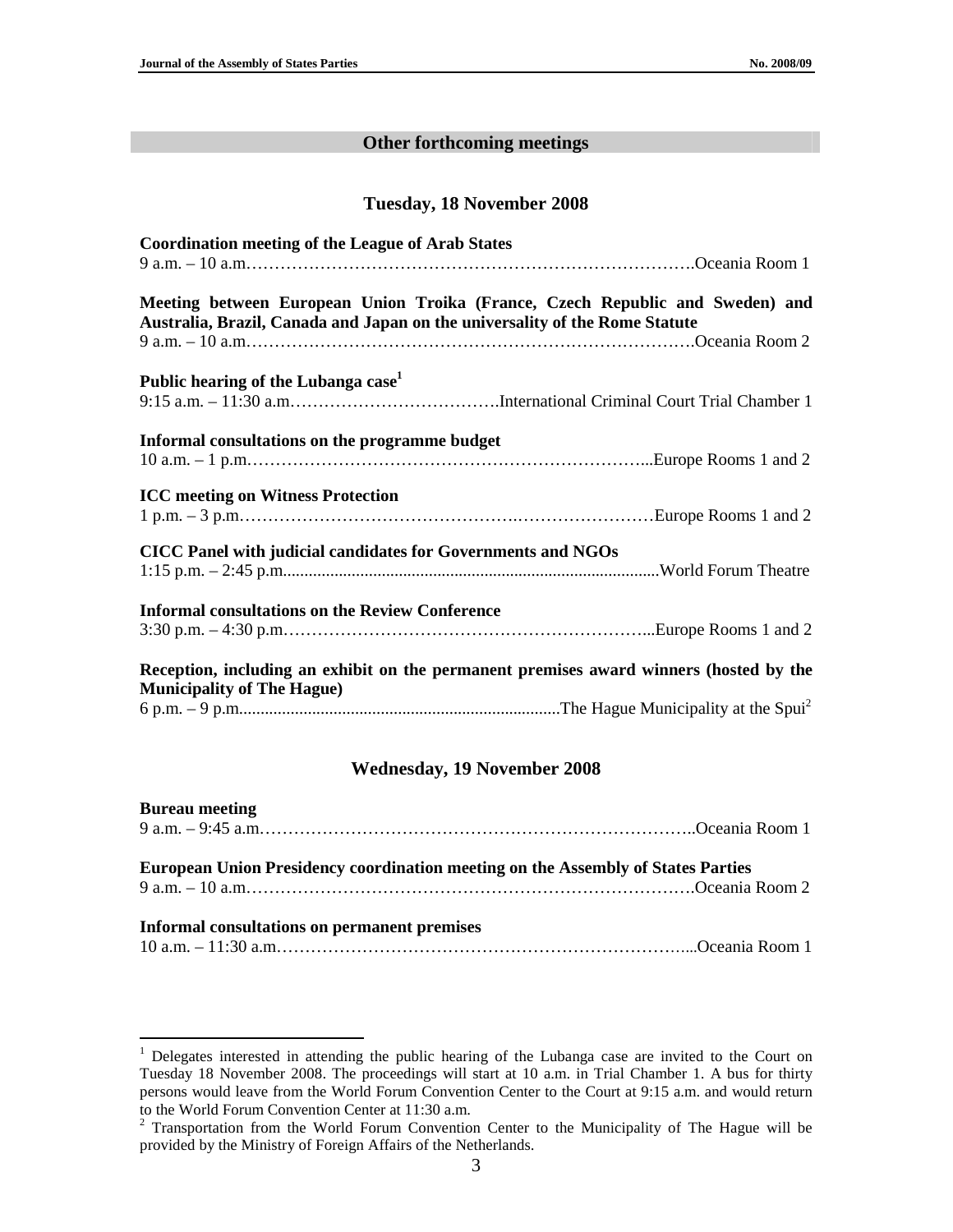| ICC presentation on Legal Tools (hosted by the Netherlands and co-sponsored by Austria,<br>Germany, Norway, Switzerland and the United Kingdom)                 |
|-----------------------------------------------------------------------------------------------------------------------------------------------------------------|
|                                                                                                                                                                 |
| CICC meeting for Governments and NGOs on article 16: Legal and Political Implications                                                                           |
| Visit to the International Criminal Court <sup>3</sup>                                                                                                          |
| Launch of "The African Guide to International Criminal Justice" and reception (hosted by<br>the Embassy of South Africa and The Institute for Security Studies) |
|                                                                                                                                                                 |
| Thursday, 20 November 2008                                                                                                                                      |
| <b>Bureau meeting</b>                                                                                                                                           |
|                                                                                                                                                                 |
| Launch of Human Rights Watch report in French "Courting History; the Landmark ICC<br><b>First Years"</b>                                                        |
|                                                                                                                                                                 |
| <b>Outreach activities of the International Criminal Court</b>                                                                                                  |
| Briefing on the Trust Fund for Victims (hosted by the Embassies of Canada and Jordan on<br>behalf of the Friends of the ICC)                                    |
|                                                                                                                                                                 |
| CICC Panel on the situation countries for Governments and NGOs                                                                                                  |
| Visit to the International Criminal Court                                                                                                                       |
|                                                                                                                                                                 |
| Informal consultations on the omnibus resolution                                                                                                                |
| Reception (hosted by the Permanent Representative of Belgium to the International<br><b>Organizations in The Hague)</b>                                         |
|                                                                                                                                                                 |

<sup>&</sup>lt;sup>3</sup> Delegates interested in visiting the ICC building are invited to the Court on Wednesday 19 November 2008, 13:30 – 16:00 hours, and on Thursday 20 November 2008, 13:30 – 16:00 hours. Delegates are kindly requested to register for the visit at the Registration Desk in the World Forum Convention Center. For all queries, please contact Mr. Patrick Nicolle at the Public Information and Documentation Section of the Court. Transportation to and from the Court has been arranged.